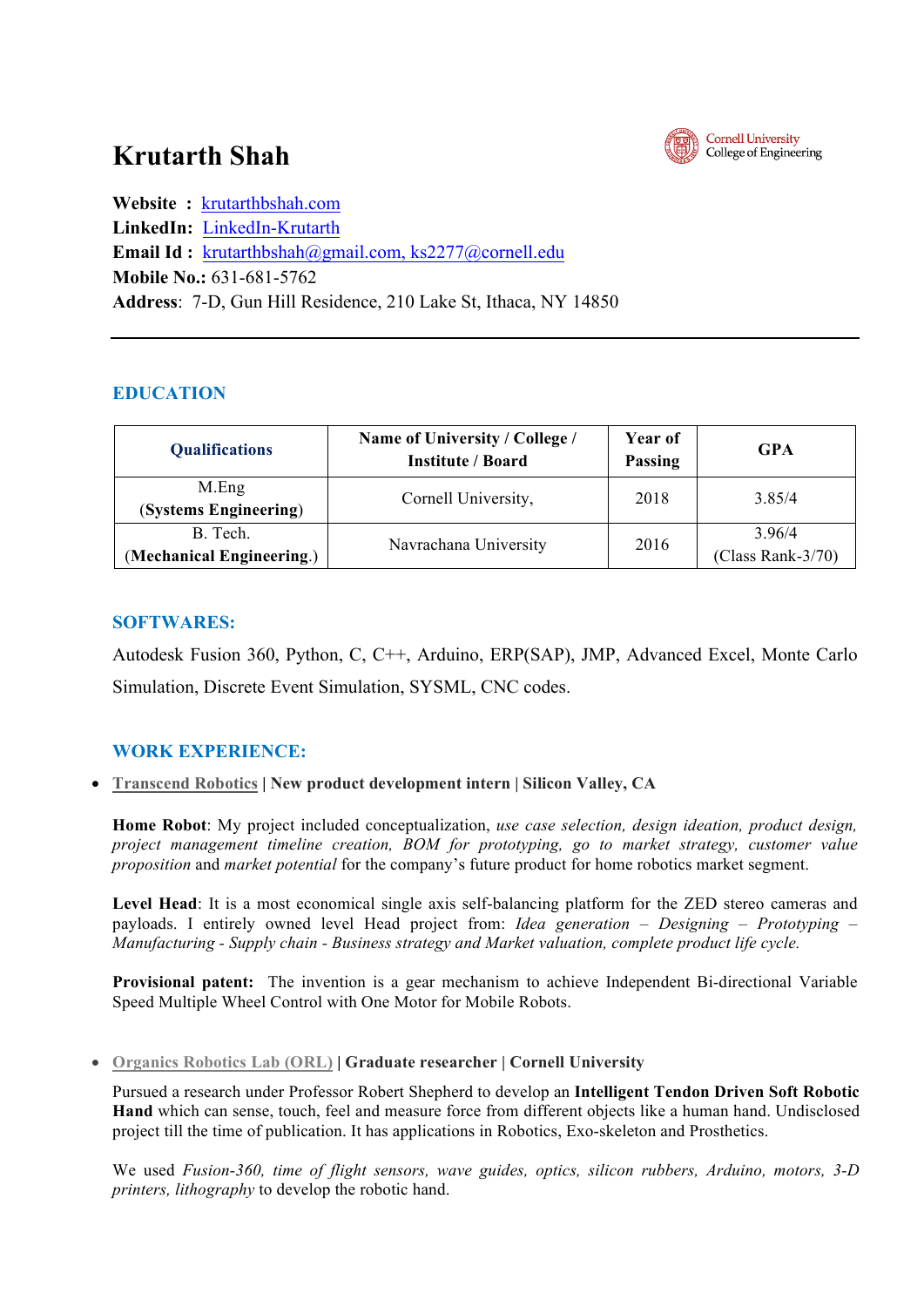• **Jyoti LTD | Engineering Intern | Navrachana university** 

The Jyoti Group of Companies of industrial units involved in manufacturing and marketing a wide range of electrical and hydraulic engineering equipment.

Created designs on CREO software, performed scheduling of manufacturing operations, learned about advanced manufacturing processes carried through automation, Vertical and horizontal CNC, Lathe, Milling and Drilling. Learned about the various quality control tools and process carried out after the assembly.

## **ENTREPRENUERIAL PROJECTS**

## • **Automatic Weight Changing Exercise Machine with Feedback Control | Cornell University**|**12 Months**

Designing and developing an Automatic Weight Changing Exercise Machine with Feedback Control for better strength, high safety and power training by Automatic weight change, incrementing weights in small loads, providing user weight lifting capability.

Used Product design and system tools like *Use cases, Customer Affinity Process, Activity Diagram, Analytical Hierarchy Diagram, QFD, Flow of thoughts*. After that we used Cading and 3-D printing to carry out the iterations. Finally manufactured the prototype. Also developed the *business model using Business Canvas model, Bass model forecasting, Saw tooth analysis, market size, Net Value worth.*

## *• Submitted a Provisional Patent Application*

#### • **Autonomous Braking and Alert System for Two-wheelers | Navrachana University| 12 months**

Designed the new braking system using cam and motor with analysis and validation in ANSYS. Used various advanced manufacturing techniques and processes (*CNC, Water Jet Cutting, Lathe, Milling, Grinding, Wire cut EDM*) to achieve the desired manufacturability.

Identified the right sensors (RADAR), developed Logic (Input, Output and Decision module) using MATLAB-SIMULINK, and optimized the deceleration value for various speed using *Monte-Carlo simulation*. Also developed the program using *C++* for deriving pressure in the hydraulic line for various decelerations. *Tecnomatix: Siemens Software* was used to validate the system using values obtained from above software's.

## **RESEARCH EXPERIENCE:**

• **WHEST~ Waste Heat Recovery System for Two Wheelers | Navrachana University| 6 Months**

 Completed Design and Manufacturing project on Waste heat recovery system from the exhaust of two wheelers. Then to use that waste heat (Vaporized Water) to increase the vehicle fuel efficiency and partially replacing petrol with hydrogen as fuel by performing electrolysis. Used *Milling, Drilling, Lathe, CNC*  machines for manufacturing the attachment of heat recovery system

• **PATENT- "parallel light beam generator." | Navrachana University| Published: December - 2015**

Designed a Parallel Light Beam Generator based on fundamental laws of physics of reflection and refraction of light between reflective surfaces. It has applications in nuclear, communications, machining processes, bio-medical operations and solar applications.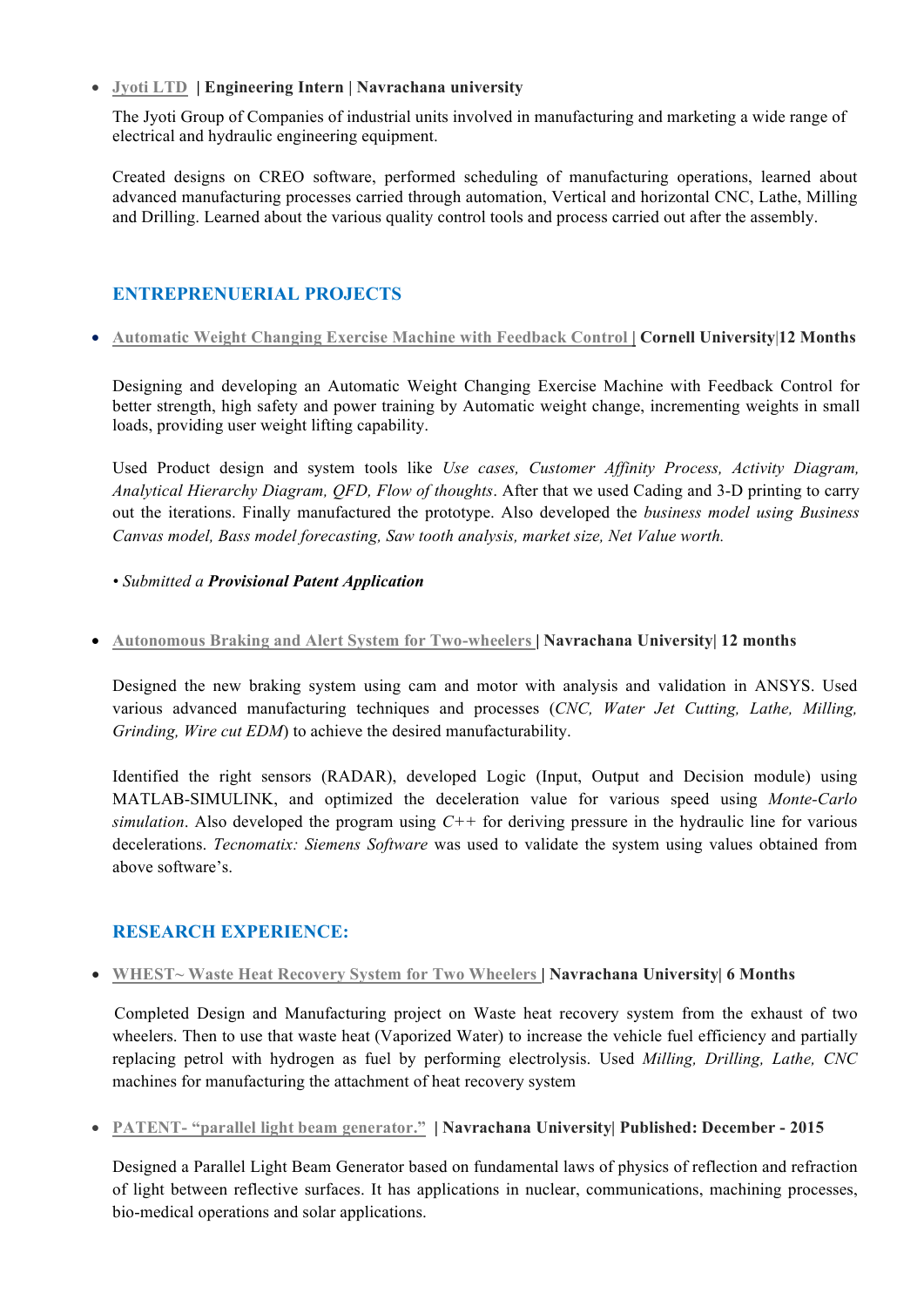## **PROJECTS**

• **AMAZON: Supply Chain for Drone Delivery System | Cornell University | Current**

Completed a Supply Chain research on Drone Delivery system –AMAZON. The research findings were:

- $\circ$  Supply chain strategy & design: Initial target market. Drone distribution center location, demand and supply uncertainty matrix, Regulation, Technical Specs.
- o Cost benefit analysis: No. of deliveries by drone vs Courier, Drone fleet size optimization (Discrete Event Simulation), Profit and Revenue, drone deployment etc.

Interviewed- *Nick De Angelis, Amazon Senior Manager.*

- **SIX SIGMA - Black Belt Certificate Project | Cornell University | 5 months** Proposed a solution to Cornell Warehouse Stakeholders based on DMAIC methodology which could optimize the cost by 33% with equal workload distribution for delay in cloth folding process. A space optimization problem using statistical tools such as Quality Control charts and Linear Programing-Operations Management technique.
- **Simulation, Optimization, Reliability Analysis for Air Traffic Control (USA) | Cornell University**  This project focuses on different aspects of air transportation. The first part is on building a discrete-event simulation model to assess the implications of different air traffic control policies. The second part is on carrying out a reliability analysis for the aircraft landing process. The third part is on building an optimization model for cargo transportation.
- **Designed a Product "Product Identifier" for Super market | Cornell University | Current** A product identifier is a handheld device which helps senior citizen in the supermarket to get information such as Name, Expiry data, contents and harmful ingredients of the product through headphone or smartphone app. 31 system modelling tools were used to design such as *CVP, Annotated concept sketch, Context Diagram, Originating and derived requirement, Use Cases, Use case behavioral diagram, Morphology tables, FFBD, IDEF0, GQM, Decision Matrixes, AHP, QFD, State Diagram, ODT, Interface*

## **HONORS AND AWARDS**

• Earned a "**SIX SIGMA- BLACK BELT CERTIFICATE"** in 2016.

*Matrix, VCRM, RPN, Parametric Diagram, Timeline etc.*

- A certificate of excellence from Navrachana University for **Highest CGPA for 3rd Year** (HIGH PERFORMANCE AWARD).
- Certificate of merit for winning the zonal level line follower robotics competition and selected in the top teams for national level competition held at IIT Bombay, organized by Robospecies.
- Certificate of merit for winning the zonal level Robocup competition and selected in the top 32teams for national level competition held at IIT Kharagpur, organized by Virscent.
- Reached the semifinal of Robowar competition at MSU (Vadodara, Gujarat) and SVNIT (Surat, Gujarat).

# **CONCEPTS WELL EDUCATED (Other than core concepts of Mechanical Engineering)**

Operations and Supply chain: *Scheduling and Sequencing, Demand forecasting, MRP, Global Project Management, Queuing theory, Shadow Price, New Vendor Model, Reshoring, Inventory optimization, Forecasting and Replenishment, Outsourcing, Discrete event simulation.*